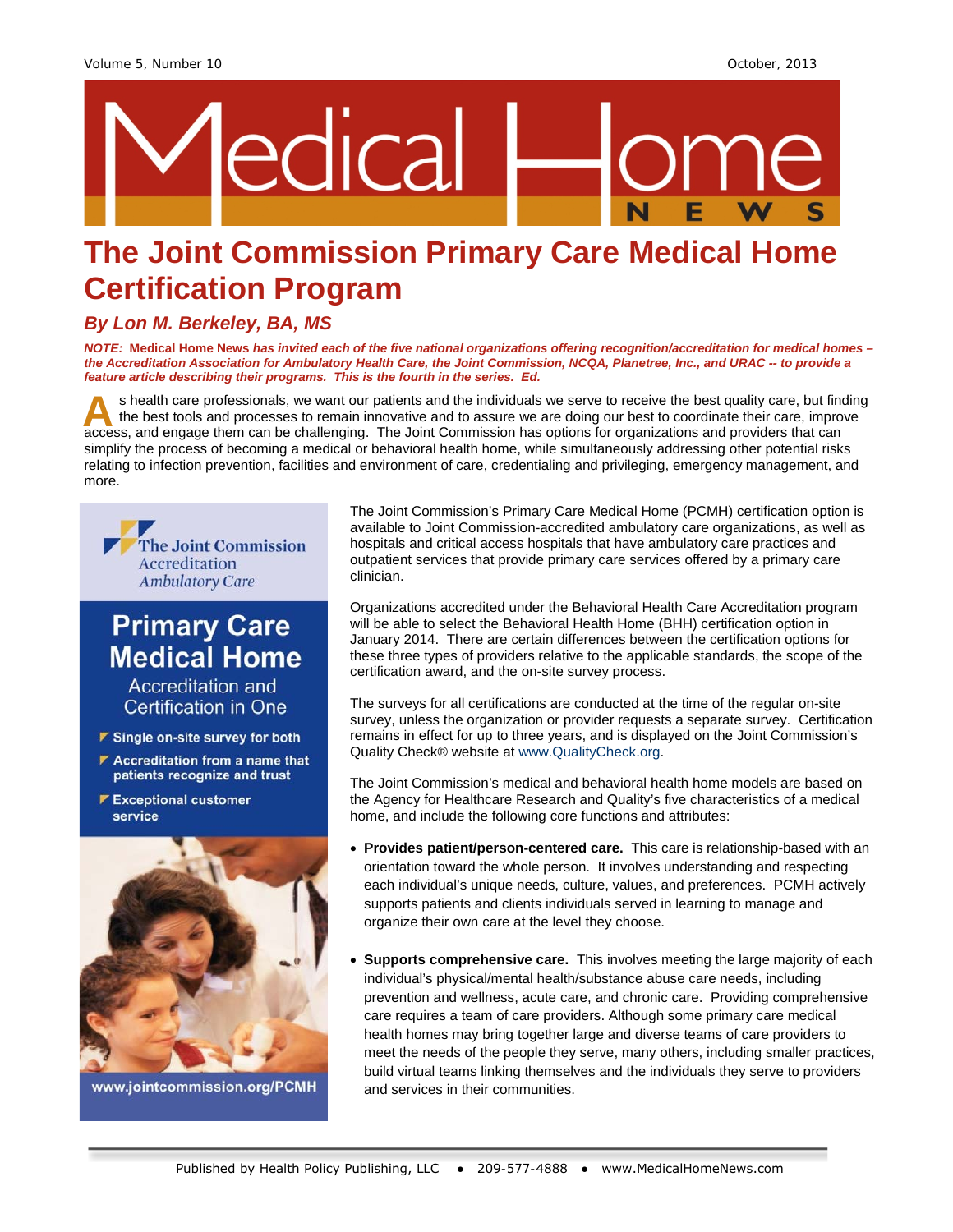#### **The Joint Commission PCMH Certification Program***….continued*

- **Ensures coordinated care.** Care is coordinated across all elements of the broader health care system including specialty care, hospitals, home health care, and community services and support. This is particularly critical during transitions between sites of care, such as when patients are being discharged from the hospital. PCMHs also excel at building clear and open communication among individuals and families, the medical health home, and members of the broader care team.
- **Fosters superb access to care.** This involves offering accessible services with shorter waiting times for urgent needs, enhanced in-person hours, around-the-clock telephone or electronic access to a member of the care team, and alternative methods of communication such as e-mail and telephone.
- **Pursues a systems-based approach to quality and safety**. This involves a commitment to quality and quality improvement through ongoing engagement in activities, including the following:
	- Using evidence-based medicine and clinical decision support tools to guide shared decision making with patients/individuals and families,
	- Engaging in performance measurement and improvement,
	- Measuring and responding to patient/individual experiences and patient/individual satisfaction,
	- Practicing population health management; and
	- Sharing robust quality and safety data and improvement activities publicly.

The oldest of the three medical home certification programs, the PCMH certification option for ambulatory organizations has been offered since 2011, and nearly 100 accredited organizations with more than 900 practice sites serving three million patients who receive care from nearly 1,600 practitioners, have achieved certification.

The Joint Commission is in the process of updating standards for the PCMH certification option for free-standing ambulatory care organizations in order to align them with the Centers for Medicare & Medicaid Services' meaningful use stage two expectations. The standards are currently in reviewed by the Joint Commission's Board and committees, and are targeted for implementation in July, 2014.

Most hospitals are already quite familiar with Joint Commission accreditation standards and the benefit of on-site surveyors both identifying areas of needed improvement and offering valuable suggestions. As a result, they have welcomed the opportunity to include the PCMH certification as part of a hospital's current survey process.

Although there are new requirements associated with the PCMH/BHH option, there is substantial overlap with the existing accreditation standards, so obtaining this certification is very achievable for accredited organizations.

### **Joint Commission Accreditation + Primary Care Medical Home (PCMH) or Behavioral Health Home (BHH) Certification**